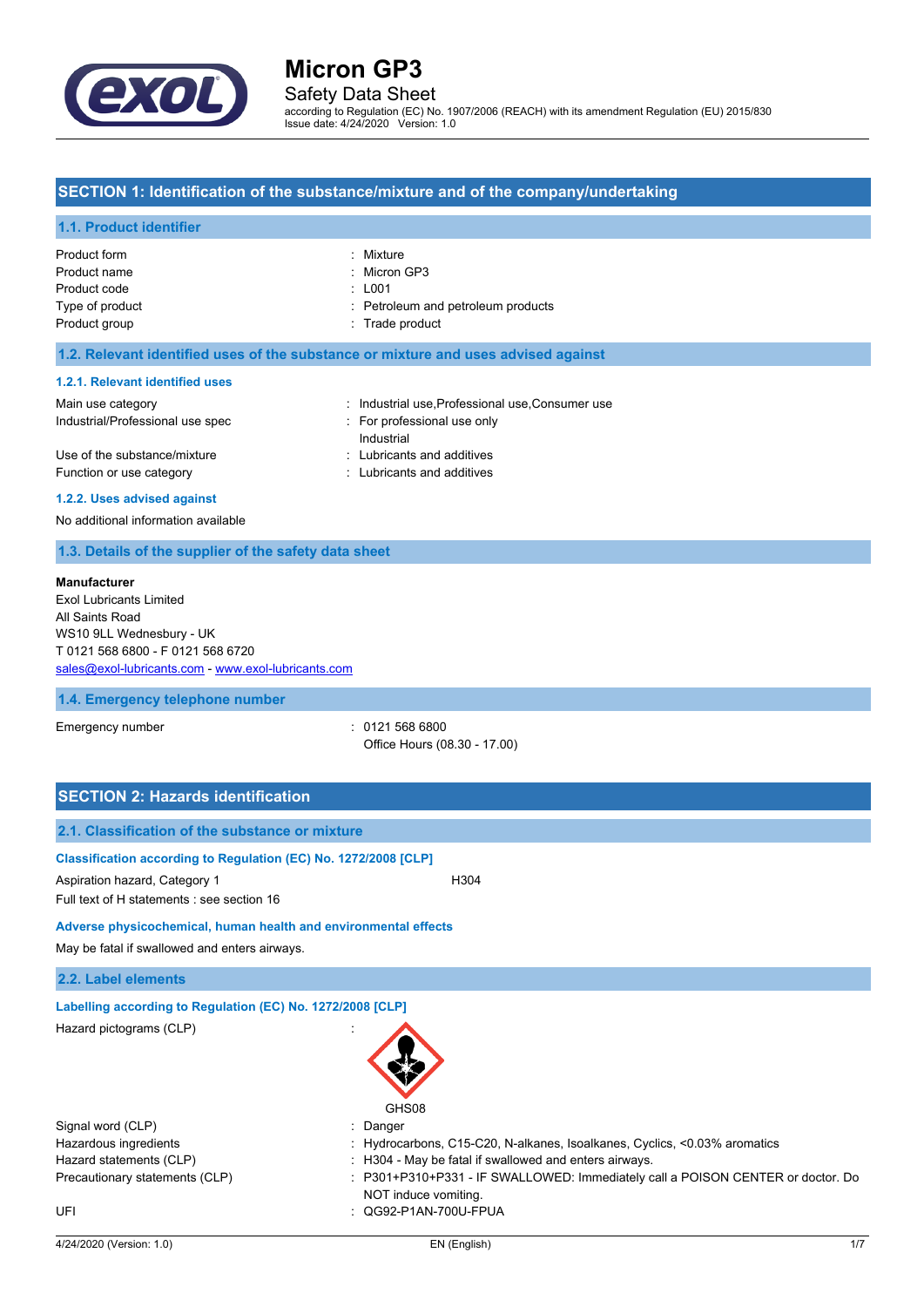# Safety Data Sheet

according to Regulation (EC) No. 1907/2006 (REACH) with its amendment Regulation (EU) 2015/830

### **2.3. Other hazards**

No additional information available

# **SECTION 3: Composition/information on ingredients**

### **3.1. Substances**

#### Not applicable

**3.2. Mixtures**

| <b>Name</b>                                                                        | <b>Product identifier</b> | $\frac{9}{6}$   | <b>Classification according to</b><br><b>Regulation (EC) No.</b><br>1272/2008 [CLP] |
|------------------------------------------------------------------------------------|---------------------------|-----------------|-------------------------------------------------------------------------------------|
| Hydrocarbons, C15-C20, N-alkanes, Isoalkanes,<br>$\vert$ Cyclics, <0.03% aromatics | (EC-No.) 934-956-3        | $\geq 70 - 580$ | Asp. Tox. 1, H304                                                                   |

Full text of H-statements: see section 16

| <b>SECTION 4: First aid measures</b>                                                                                                                                                     |                                                                                                                                                                                                                                                 |
|------------------------------------------------------------------------------------------------------------------------------------------------------------------------------------------|-------------------------------------------------------------------------------------------------------------------------------------------------------------------------------------------------------------------------------------------------|
| 4.1. Description of first aid measures                                                                                                                                                   |                                                                                                                                                                                                                                                 |
| First-aid measures general<br>First-aid measures after inhalation<br>First-aid measures after skin contact<br>First-aid measures after eye contact<br>First-aid measures after ingestion | : Call a physician immediately.<br>: Remove person to fresh air and keep comfortable for breathing.<br>: Wash skin with plenty of water.<br>: Rinse eyes with water as a precaution.<br>: Do not induce vomiting. Call a physician immediately. |
| 4.2. Most important symptoms and effects, both acute and delayed                                                                                                                         |                                                                                                                                                                                                                                                 |
| Symptoms/effects after ingestion                                                                                                                                                         | : Risk of lung oedema.                                                                                                                                                                                                                          |
| 4.3. Indication of any immediate medical attention and special treatment needed                                                                                                          |                                                                                                                                                                                                                                                 |

Treat symptomatically.

| <b>SECTION 5: Firefighting measures</b>                    |                                                                                                                                             |  |
|------------------------------------------------------------|---------------------------------------------------------------------------------------------------------------------------------------------|--|
| 5.1. Extinguishing media                                   |                                                                                                                                             |  |
| Suitable extinguishing media                               | : Water spray. Dry powder. Foam. Carbon dioxide.                                                                                            |  |
| 5.2. Special hazards arising from the substance or mixture |                                                                                                                                             |  |
| Hazardous decomposition products in case of fire           | : Toxic fumes may be released.                                                                                                              |  |
| 5.3. Advice for firefighters                               |                                                                                                                                             |  |
| Protection during firefighting                             | : Do not attempt to take action without suitable protective equipment. Self-contained<br>breathing apparatus. Complete protective clothing. |  |

| <b>SECTION 6: Accidental release measures</b> |                                                                                                                                                                |  |
|-----------------------------------------------|----------------------------------------------------------------------------------------------------------------------------------------------------------------|--|
|                                               | 6.1. Personal precautions, protective equipment and emergency procedures                                                                                       |  |
| 6.1.1. For non-emergency personnel            |                                                                                                                                                                |  |
| <b>Emergency procedures</b>                   | Ventilate spillage area.                                                                                                                                       |  |
| 6.1.2. For emergency responders               |                                                                                                                                                                |  |
| Protective equipment                          | : Do not attempt to take action without suitable protective equipment. For further information<br>refer to section 8: "Exposure controls/personal protection". |  |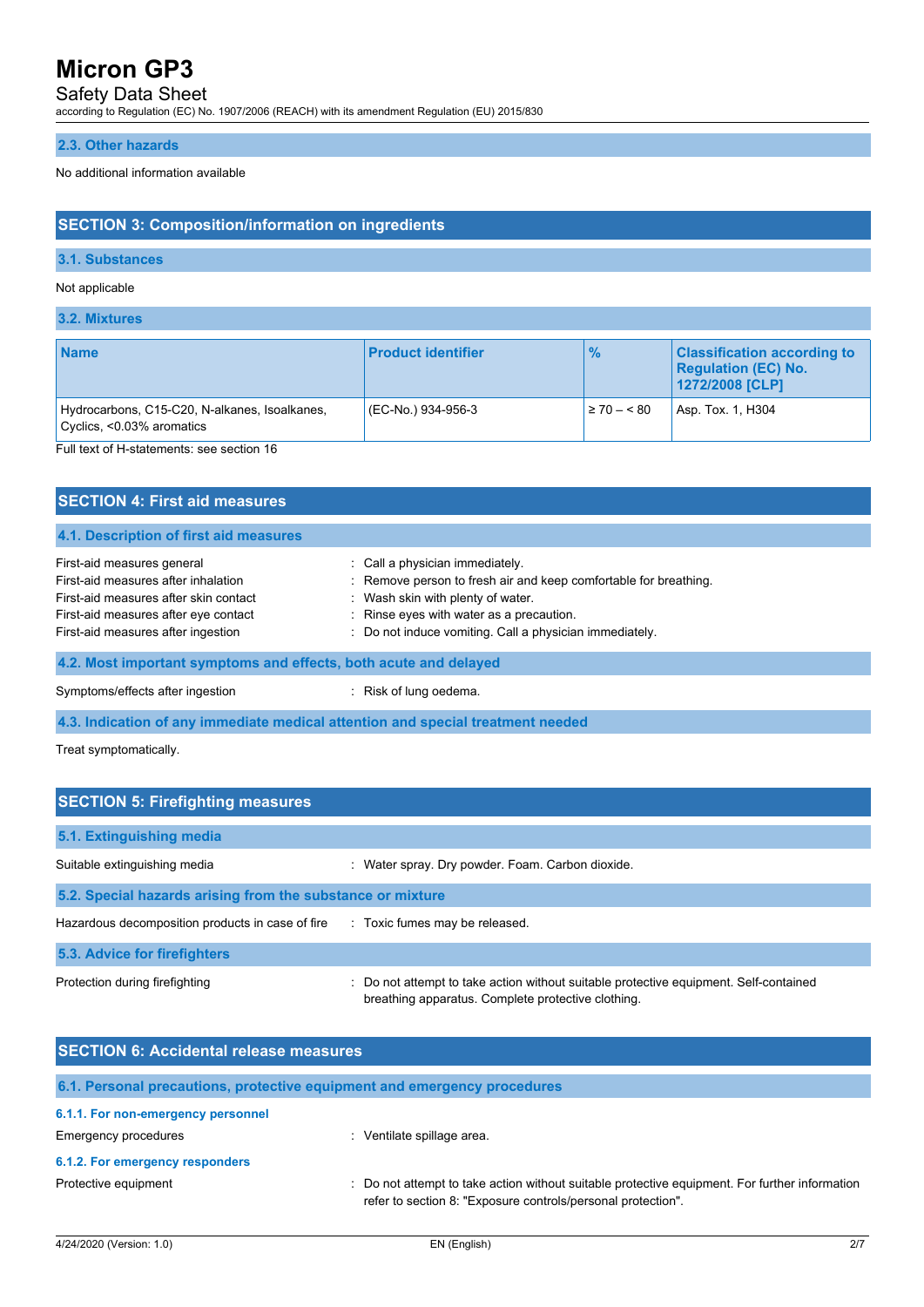# Safety Data Sheet

according to Regulation (EC) No. 1907/2006 (REACH) with its amendment Regulation (EU) 2015/830

# **6.2. Environmental precautions**

#### Avoid release to the environment.

| 6.3. Methods and material for containment and cleaning up |                                                                                                                    |  |
|-----------------------------------------------------------|--------------------------------------------------------------------------------------------------------------------|--|
| Methods for cleaning up<br>Other information              | : Take up liquid spill into absorbent material.<br>: Dispose of materials or solid residues at an authorized site. |  |
| <b>A A BULL</b> A STORY AND A RESIDENCE A RESIDENCE.      |                                                                                                                    |  |

**6.4. Reference to other sections**

For further information refer to section 13.

| <b>SECTION 7: Handling and storage</b>                            |                                                                                                                                                                                              |
|-------------------------------------------------------------------|----------------------------------------------------------------------------------------------------------------------------------------------------------------------------------------------|
| 7.1. Precautions for safe handling                                |                                                                                                                                                                                              |
| Precautions for safe handling<br>Hygiene measures                 | : Ensure good ventilation of the work station. Wear personal protective equipment.<br>: Do not eat, drink or smoke when using this product. Always wash hands after handling the<br>product. |
| 7.2. Conditions for safe storage, including any incompatibilities |                                                                                                                                                                                              |
| Storage conditions                                                | : Store locked up. Store in a well-ventilated place. Keep cool.                                                                                                                              |
| 7.3. Specific end use(s)                                          |                                                                                                                                                                                              |

No additional information available

| <b>SECTION 8: Exposure controls/personal protection</b>                           |
|-----------------------------------------------------------------------------------|
| 8.1. Control parameters                                                           |
| No additional information available                                               |
| 8.2. Exposure controls                                                            |
| Appropriate engineering controls:<br>Ensure good ventilation of the work station. |
| Hand protection:                                                                  |
| Protective gloves                                                                 |
|                                                                                   |
| Eye protection:                                                                   |
| Safety glasses                                                                    |
|                                                                                   |
| Skin and body protection:                                                         |
| Wear suitable protective clothing                                                 |
|                                                                                   |
| <b>Respiratory protection:</b>                                                    |
| In case of insufficient ventilation, wear suitable respiratory equipment          |
|                                                                                   |

### **Personal protective equipment symbol(s):**

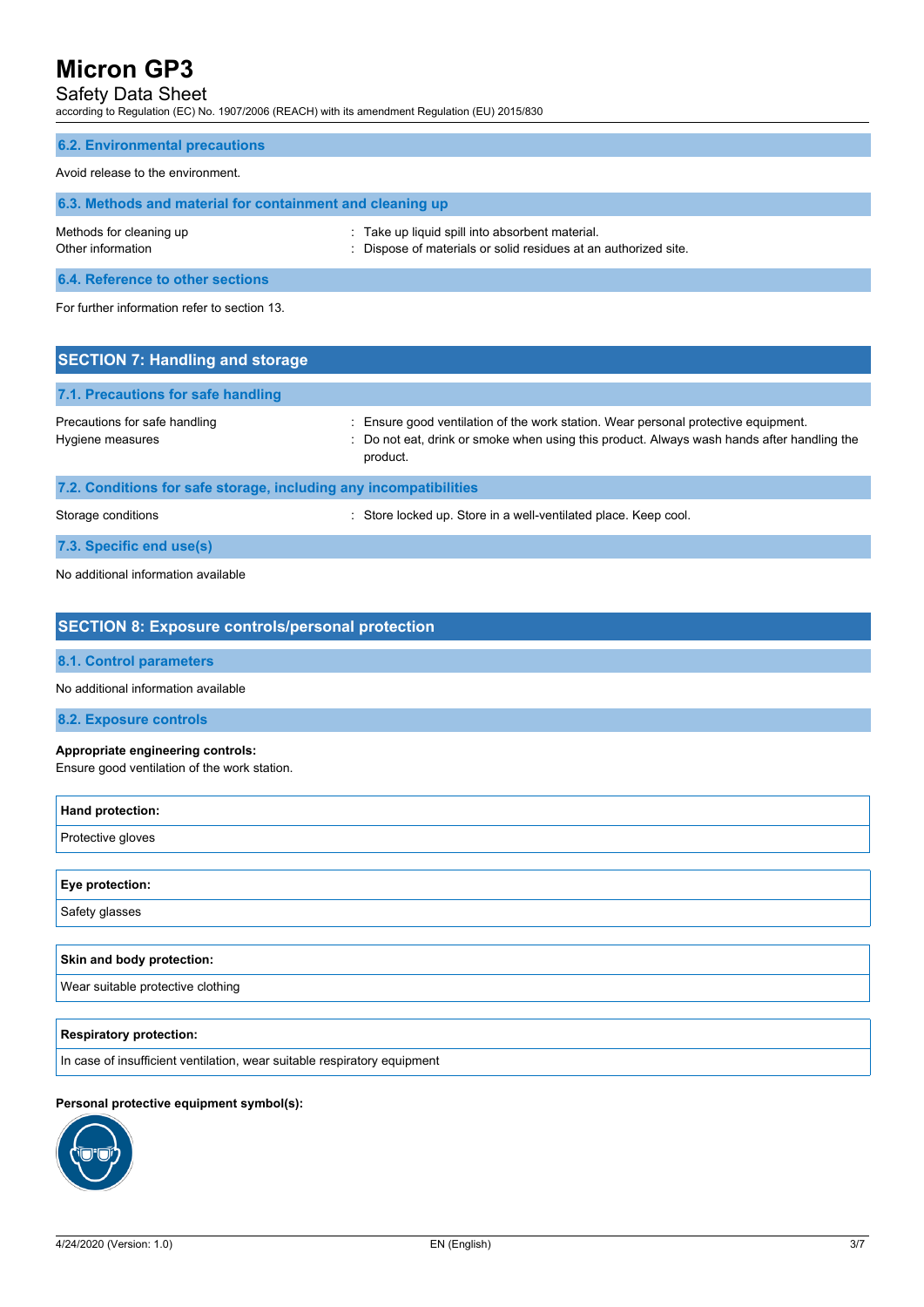## Safety Data Sheet

according to Regulation (EC) No. 1907/2006 (REACH) with its amendment Regulation (EU) 2015/830

#### **Environmental exposure controls:**

**SECTION 9: Physical and chemical properties**

Avoid release to the environment.

| 9.1. Information on basic physical and chemical properties |                                       |
|------------------------------------------------------------|---------------------------------------|
| Physical state                                             | Liquid                                |
| Appearance                                                 | Clear, colorless liquid.              |
| Colour                                                     | Colourless                            |
| Odour                                                      | odourless.                            |
| Odour threshold                                            | No data available                     |
| рH                                                         | No data available                     |
| Relative evaporation rate (butylacetate=1)                 | : No data available                   |
| Melting point                                              | Not applicable                        |
| Freezing point                                             | No data available                     |
| Boiling point                                              | : $250 - 350$ °C                      |
| Flash point                                                | : $> 100 °C$                          |
| Auto-ignition temperature                                  | No data available                     |
| Decomposition temperature                                  | : No data available                   |
| Flammability (solid, gas)                                  | Not applicable                        |
| Vapour pressure                                            | : No data available                   |
| Relative vapour density at 20 °C                           | No data available                     |
| Relative density                                           | $0.83 - 0.86$                         |
| Solubility                                                 | No data available                     |
| Partition coefficient n-octanol/water (Log Pow)            | : No data available                   |
| Viscosity, kinematic                                       | $3 - 4$ mm <sup>2</sup> /s @ 40 deg C |
| Viscosity, dynamic                                         | No data available                     |
| <b>Explosive properties</b>                                | No data available                     |
| Oxidising properties                                       | : No data available                   |
| Lower explosive limit (LEL)                                | $: 0.9$ vol %                         |
| Upper explosive limit (UEL)                                | $: 7$ vol %                           |
|                                                            |                                       |

#### **9.2. Other information**

No additional information available

# **SECTION 10: Stability and reactivity**

### **10.1. Reactivity**

The product is non-reactive under normal conditions of use, storage and transport.

### **10.2. Chemical stability**

Stable under normal conditions.

**10.3. Possibility of hazardous reactions**

No dangerous reactions known under normal conditions of use.

**10.4. Conditions to avoid**

None under recommended storage and handling conditions (see section 7).

**10.5. Incompatible materials**

No additional information available

**10.6. Hazardous decomposition products**

Under normal conditions of storage and use, hazardous decomposition products should not be produced.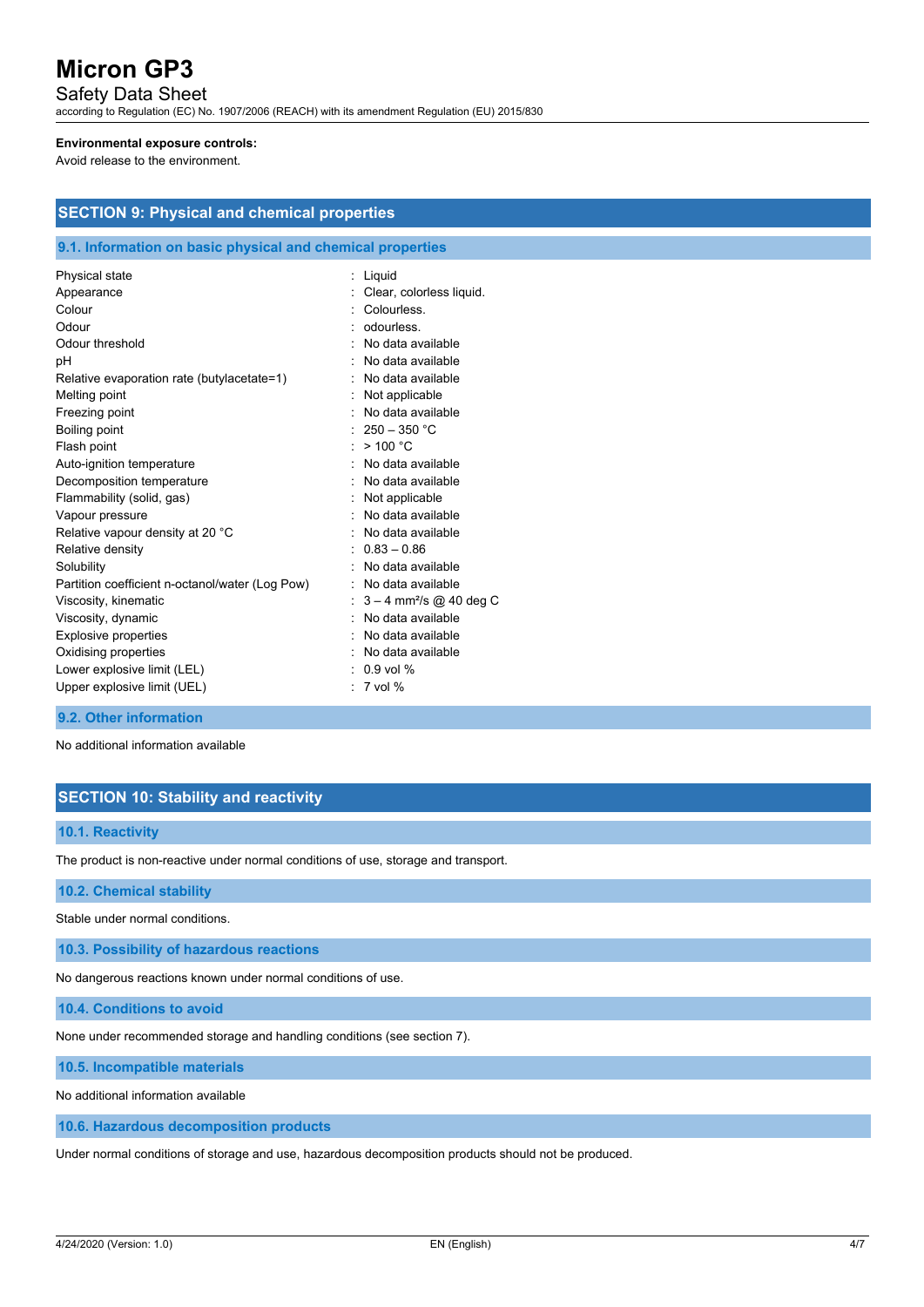# Safety Data Sheet

according to Regulation (EC) No. 1907/2006 (REACH) with its amendment Regulation (EU) 2015/830

# **SECTION 11: Toxicological information**

## **11.1. Information on toxicological effects**

| Acute toxicity (oral)<br>Acute toxicity (dermal)<br>Acute toxicity (inhalation) | : Not classified<br>: Not classified<br>: Not classified |
|---------------------------------------------------------------------------------|----------------------------------------------------------|
| Skin corrosion/irritation<br>Serious eye damage/irritation                      | : Not classified<br>: Not classified                     |
| Respiratory or skin sensitisation                                               | : Not classified                                         |
| Germ cell mutagenicity                                                          | : Not classified                                         |
| Carcinogenicity                                                                 | : Not classified                                         |
| Reproductive toxicity                                                           | : Not classified                                         |
| STOT-single exposure                                                            | : Not classified                                         |
| STOT-repeated exposure                                                          | : Not classified                                         |
| Aspiration hazard                                                               | : May be fatal if swallowed and enters airways.          |
| <b>Micron GP3</b>                                                               |                                                          |
| Viscosity, kinematic                                                            | $3 - 4$ mm <sup>2</sup> /s @ 40 deg C                    |

| <b>SECTION 12: Ecological information</b>                                                                                                        |                                                                                                                                                                    |
|--------------------------------------------------------------------------------------------------------------------------------------------------|--------------------------------------------------------------------------------------------------------------------------------------------------------------------|
| 12.1. Toxicity                                                                                                                                   |                                                                                                                                                                    |
| Ecology - general<br>Hazardous to the aquatic environment, short-term<br>(acute)<br>Hazardous to the aquatic environment, long-term<br>(chronic) | : The product is not considered harmful to aquatic organisms nor to cause long-term adverse<br>effects in the environment.<br>: Not classified<br>: Not classified |
| Not rapidly degradable                                                                                                                           |                                                                                                                                                                    |
| 12.2. Persistence and degradability                                                                                                              |                                                                                                                                                                    |
| No additional information available                                                                                                              |                                                                                                                                                                    |
| 12.3. Bioaccumulative potential                                                                                                                  |                                                                                                                                                                    |
| No additional information available                                                                                                              |                                                                                                                                                                    |
| 12.4. Mobility in soil                                                                                                                           |                                                                                                                                                                    |
| No additional information available                                                                                                              |                                                                                                                                                                    |
| 12.5. Results of PBT and vPvB assessment                                                                                                         |                                                                                                                                                                    |
| No additional information available                                                                                                              |                                                                                                                                                                    |
| 12.6. Other adverse effects                                                                                                                      |                                                                                                                                                                    |
| No additional information available                                                                                                              |                                                                                                                                                                    |
| <b>SECTION 13: Disposal considerations</b>                                                                                                       |                                                                                                                                                                    |

**13.1. Waste treatment methods**

Waste treatment methods : Dispose of contents/container in accordance with licensed collector's sorting instructions.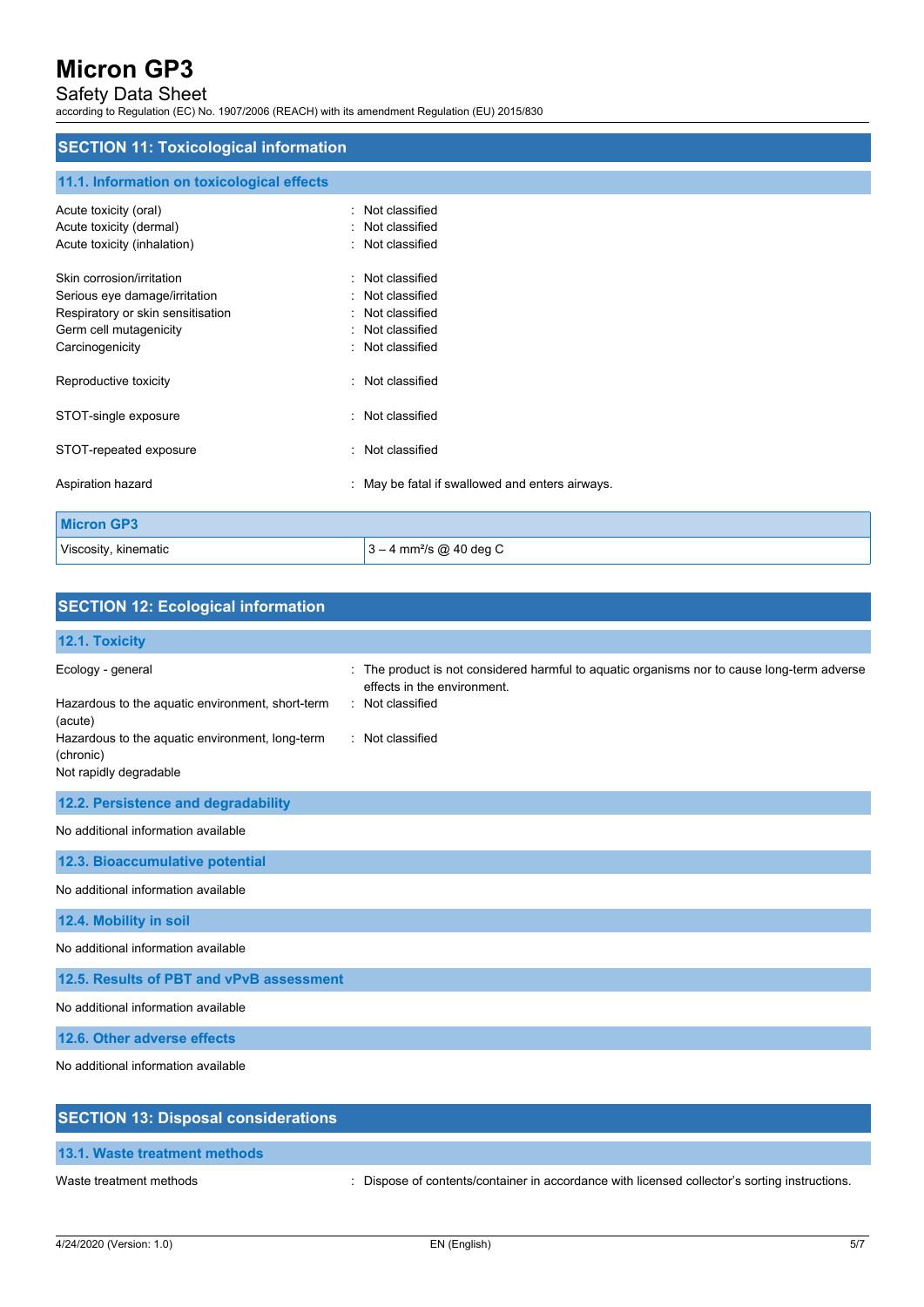# Safety Data Sheet

according to Regulation (EC) No. 1907/2006 (REACH) with its amendment Regulation (EU) 2015/830

#### **SECTION 14: Transport information**

#### In accordance with ADR / RID / IMDG / IATA / ADN

| <b>ADR</b>                             | <b>IMDG</b>    | <b>IATA</b>    | <b>ADN</b>     | <b>RID</b>     |
|----------------------------------------|----------------|----------------|----------------|----------------|
| 14.1. UN number                        |                |                |                |                |
| Not applicable                         | Not applicable | Not applicable | Not applicable | Not applicable |
| 14.2. UN proper shipping name          |                |                |                |                |
| Not applicable                         | Not applicable | Not applicable | Not applicable | Not applicable |
| 14.3. Transport hazard class(es)       |                |                |                |                |
| Not applicable                         | Not applicable | Not applicable | Not applicable | Not applicable |
| 14.4. Packing group                    |                |                |                |                |
| Not applicable                         | Not applicable | Not applicable | Not applicable | Not applicable |
| <b>14.5. Environmental hazards</b>     |                |                |                |                |
|                                        | Not applicable | Not applicable | Not applicable | Not applicable |
| No supplementary information available |                |                |                |                |

#### **14.6. Special precautions for user**

#### **Overland transport**

**Transport by sea** Not applicable **Air transport** Not applicable **Inland waterway transport** Not applicable **Rail transport** Not applicable

**14.7. Transport in bulk according to Annex II of Marpol and the IBC Code**

#### Not applicable

### **SECTION 15: Regulatory information**

**15.1. Safety, health and environmental regulations/legislation specific for the substance or mixture**

#### **15.1.1. EU-Regulations**

Contains no REACH substances with Annex XVII restrictions

Contains no substance on the REACH candidate list

Organic solvent

Contains no REACH Annex XIV substances

Contains no substance subject to Regulation (EU) No 649/2012 of the European Parliament and of the Council of 4 July 2012 concerning the export and import of hazardous chemicals.

Contains no substance subject to Regulation (EU) No 2019/1021 of the European Parliament and of the Council of 20 June 2019 on persistent organic pollutants

#### **15.1.2. National regulations**

No additional information available

**15.2. Chemical safety assessment**

No chemical safety assessment has been carried out